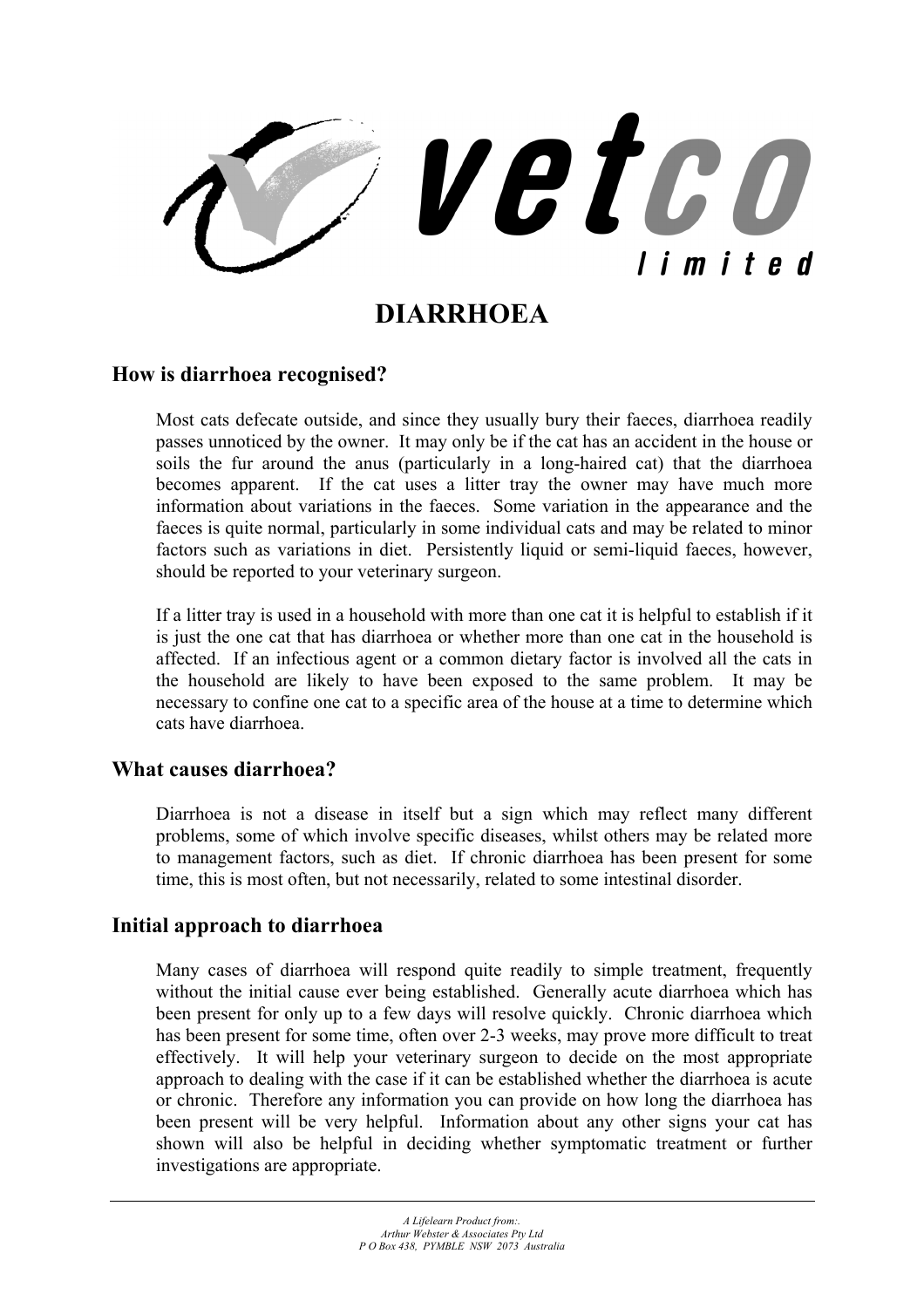Particularly important signs to recognise are:-

- 1. Does your cat seem ill lethargic, etc.?
- 2. Any marked weight loss?
- 3. Any vomiting?
- 4. Any change of appetite?

It is also helpful, particularly in cases of chronic diarrhoea to establish whether the diarrhoea is related to a problem high up in the intestines (affecting the small intestine) or lower down in the colon (large intestine).

The pattern and nature of the diarrhoea may provide clues to help differentiate between these two:-

- any weight loss
- the frequency of defecation
- whether increased quantities of faeces are produced
- the appearance of the faeces very fatty/greasy and smelly
- any fresh blood
- any "changed" blood (very dark faeces)
- any mucus or slime
- any straining or pain on defecation

Another important area which can be of help is in reporting any change in management recently, particularly relating to feeding:-

- what is the cat's normal diet
- has the diet changed recently
- does the cat have milk
- does the cat have scraps or titbits
- has the cat stolen any food recently
- does the cat hunt and eat its prey
- does the cat take food from anywhere else neighbour etc.
- is the cat wormed regularly

## **If the diarrhoea is mild**

If the diarrhoea is so severe that it is causing other problems to develop such as dehydration and weakness, or the veterinary surgeon decides that either other worrying signs are present or that a serious underlying problem is involved, he or she may recommend certain investigations. However most cases are relatively mild and in this situation, symptomatic treatment is usually tried initially without any further investigations. Most such cases will resolve even though the underlying cause is never clear. Frequently it may be a relatively minor unknown factor such as stealing some food from a neighbour's bird table, or breaking in to the dustbin bag for the remains of last week's roast.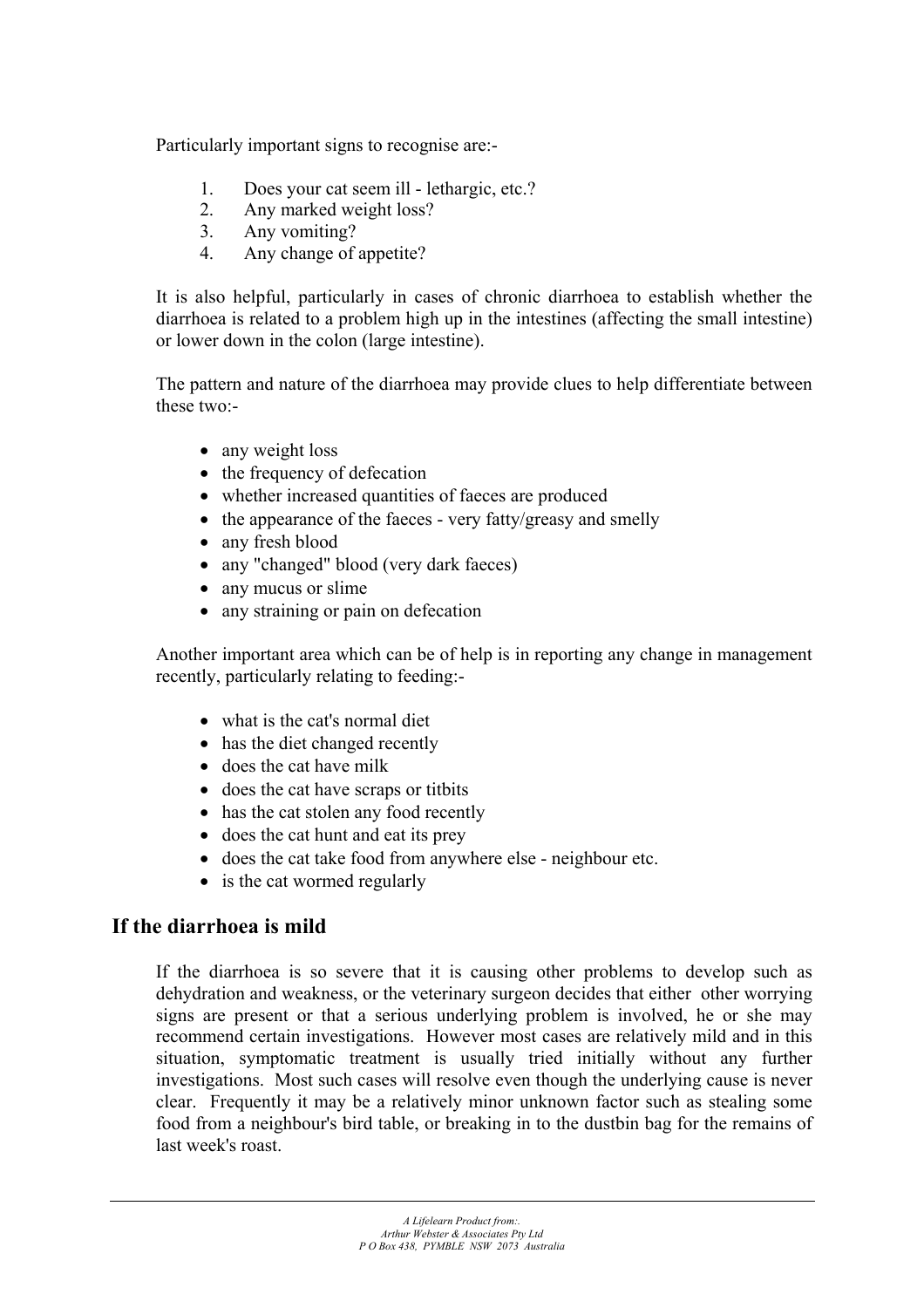## **Symptomatic treatment**

Symptomatic treatment is usually tried initially in mild cases of diarrhoea. It may involve a number of measures:

- 1. Withholding food for up to 24 hours. This may help the function of the intestine to return to normal
- 2. Provision of a simple diet.

Feeding a readily digestible diet may help. You may be provided with a special 'prescription' diet for this purpose or your veterinary surgeon may suggest a home-made diet. Boiled chicken or lamb with rice or sometimes pasta are often used.

It is very important that the cat does not receive any other foods during this period. This includes milk - the cat should receive only water to drink unless specifically instructed by your veterinary surgeon. It also includes mice or any other prey, tit-bits and next door cat's food! The only effective way of ensuring this may be to confine your cat indoors for a period. This is particularly important if a dietary trial is being undertaken to test whether the cat is allergic to foods in its diet. A single dietary 'indiscretion' may ruin the test! If you do not think it is practical to prevent your cat from having access to foods outside: you should mention this to your veterinary surgeon who may suggest hospitalising the cat for a dietary trial.

3. Drugs

There are some drugs which are occasionally used to help improve diarrhoea - by slowing down the passage of food in the intestine, coating the lining of the intestine etc. Antibiotics are sometimes used but are generally reserved for cases in which a specific, severe infection has been diagnosed. Otherwise they may upset the balance of the bacteria in the intestines which may further contribute to the diarrhoea. It is a common misconception that infections are a common cause of diarrhoea. Specific infections are relatively rare causes of diarrhoea in cats.

**Do not use human proprietary antidiarrhoeals sold by pharmacists - some of these are very dangerous to cats.** 

## **If further investigation is required**

If your veterinary surgeon suspects a serious underlying cause to the diarrhoea or complications are developing such as dehydration and severe weakness, further investigations may be required at an early stage and other treatment may be necessary. In particular it will be important to avoid dehydration. If the dehydration is severe your cat may have to be hospitalised for a 'drip'.